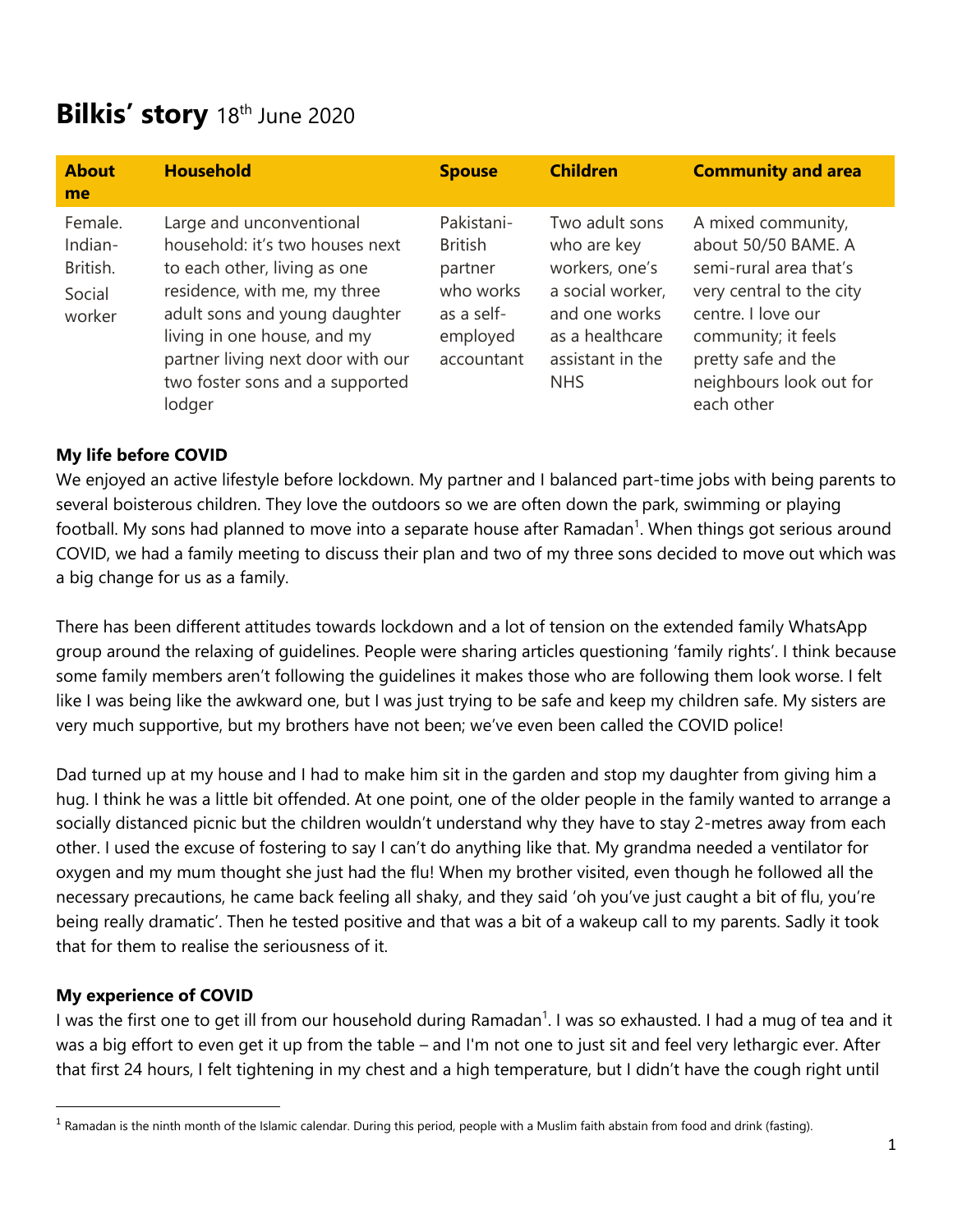the end. I rang 111 and they said it sounded like a viral infection and advised me to see how it goes in the morning and to ring my GP. My doctor said they can't prescribe anything for a viral infection, just paracetamol, lots of fluids and rest. My social worker colleagues suggested I get tested, so I found the nearest drive through testing centre. It was very surreal. At 11PM the next day I got the notification to say I'd tested positive. I was shocked because I felt I was getting a bit better. I had to contact the out of hours social worker for the children and got the whole family tested just in case. Everyone tested positive.

Then my husband started to get really ill and his temperature was high. He was like a zombie and couldn't get out of bed. That really worried me as he's older than me and has diabetes. We contacted 111 again and a nurse advised us how to control his fever with a cold flannel. We took lots of orange juice, paracetamols and rested. It was a good job that my other sons weren't living here because whilst we had COVID in the main household, they were our support network.

The children didn't seem to be affected by symptoms at all. Still for those eight days after testing positive we didn't go anywhere. Our supported lodger usually works in a takeaway but he stayed home. The social worker said the kids could go back to school after two weeks, but we were quite cautious so waited for a negative test. It's been challenging at times, as some of the decisions for parenting are taken out of our hands. Like, if we wanted to keep our foster children out of school as a precaution, we couldn't legally do so.

## **My life after COVID**

*"Living under lockdown has made me realise that I prefer a simpler life… it's been quite a positive experience in that way to have bonding time together as a family… over the years you have to take responsibilities on, not realising how much that you do… so before rushing back to normal, just consider which parts of normal are worth rushing back to."*

Little has changed for us - we're still living in lockdown and being careful. The kids are on a limited curriculum at school and travel there in a taxi. My husband and I can work online from home. We're doing the same walks and bike rides, but not seeing any other family. What's affected me most personally is missing out on my niece's first two and a half months of life. They only live round the corner and I haven't met her yet. We were supposed to go to in a villa in Spain this June. That got cancelled which was disappointing for the family, as it takes a lot of hard work for us to synchronise a week. Even as guidance changes, I'll still be quite worried about going to my brother-in-law's who's had a kidney transplant.

#### **Why my COVID experience matters**

Guidance from the government has been confusing, particularly with the easing of lockdown. At the beginning it was more clear - no non-essential trips outside the house. I felt that maybe the lockdown came too late and questioned why the policy response was so slow when other countries have locked-down! I'm expecting another rise in cases or another lockdown.

I don't think information is being filtered down to people in the appropriate language in BAME communities, or that the seriousness of the situation has been communicated as efficiently and clearly as possible. For instance,